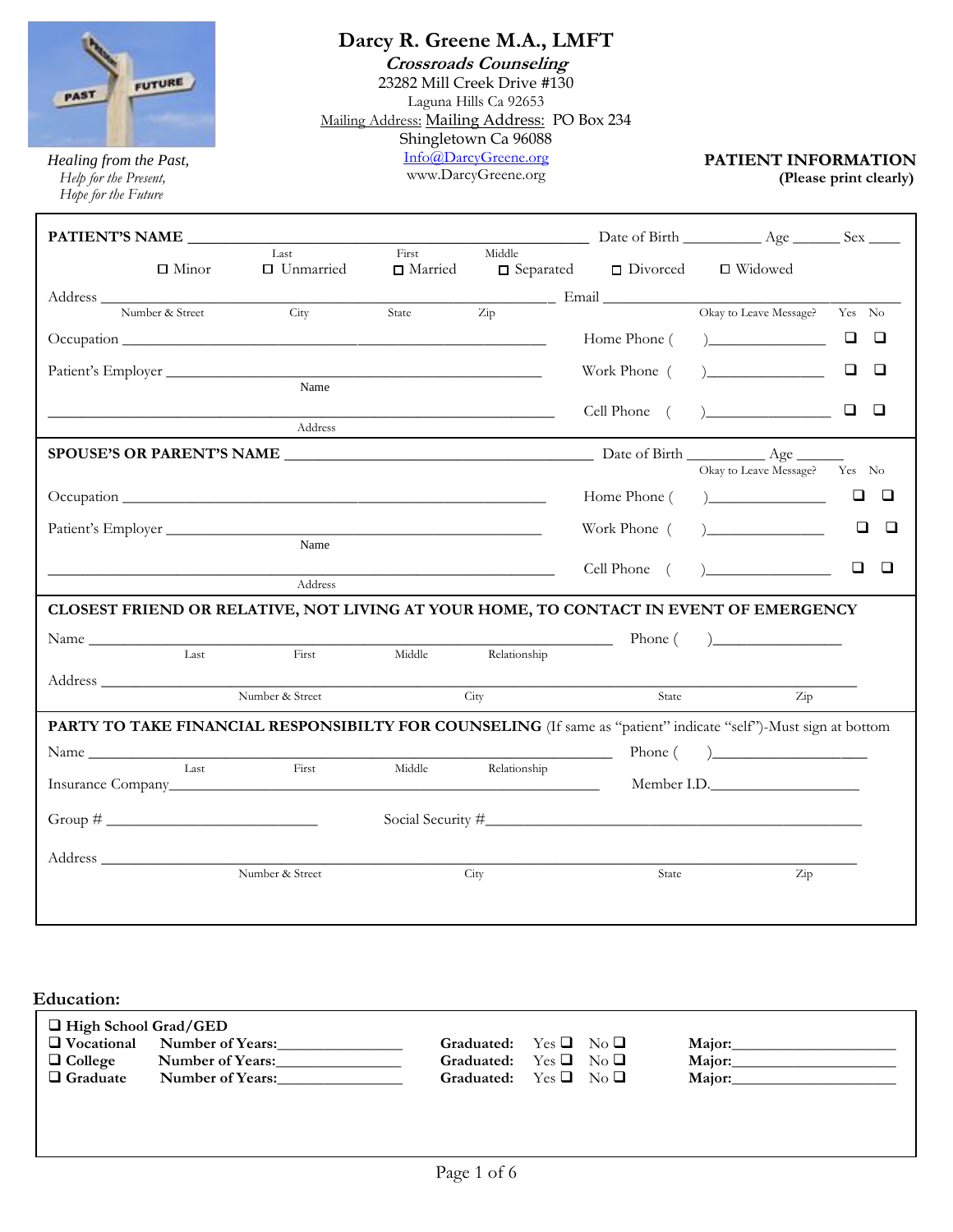**Briefly describe the problem(s) you are experiencing:**

| <b>Current Functioning:</b>                                                                                                    |                    |  |
|--------------------------------------------------------------------------------------------------------------------------------|--------------------|--|
| 1. Are you presently being treated by a therapist?<br>If yes, explain:                                                         | $Yes \Box No \Box$ |  |
| 2. Are you currently feeling suicidal?<br>If yes, explain:                                                                     | $Yes \Box No \Box$ |  |
| 3. Have you ever seriously contemplated suicide?<br>If yes, when:                                                              | $Yes \Box No \Box$ |  |
| 4. Have you ever attempted suicide?<br>If yes, when:                                                                           | $Yes \Box No \Box$ |  |
| 5. Have you ever had thoughts of attempts of self-harm (cutting, self-multination etc.<br>If yes, explain:                     | $Yes \Box No \Box$ |  |
| 6. Are you currently involved in any active legal cases or actions? (traffic, family law, civil, criminal)<br>If yes, explain: | $Yes \Box No \Box$ |  |
|                                                                                                                                |                    |  |

# **Marital History:**

| If Have you been previously married/co-habitating please complete the following: |                                         |
|----------------------------------------------------------------------------------|-----------------------------------------|
| 1 <sup>st</sup> Marriage: Date Began: 150 Marriagn:                              |                                         |
|                                                                                  | Children: Yes $\Box$<br>$\rm No$ $\Box$ |
| Reason for Ending: (If divorce, why?)                                            |                                         |
| 2nd Marriage:                                                                    |                                         |
|                                                                                  | Children: Yes $\Box$<br>$\rm No$ $\Box$ |
| Reason for Ending: (If divorce, why?)                                            |                                         |
| 3rd Marriage:                                                                    |                                         |
|                                                                                  | Children: Yes $\Box$<br>$\rm No$ $\Box$ |
| Reason for Ending: (If divorce, why?)                                            |                                         |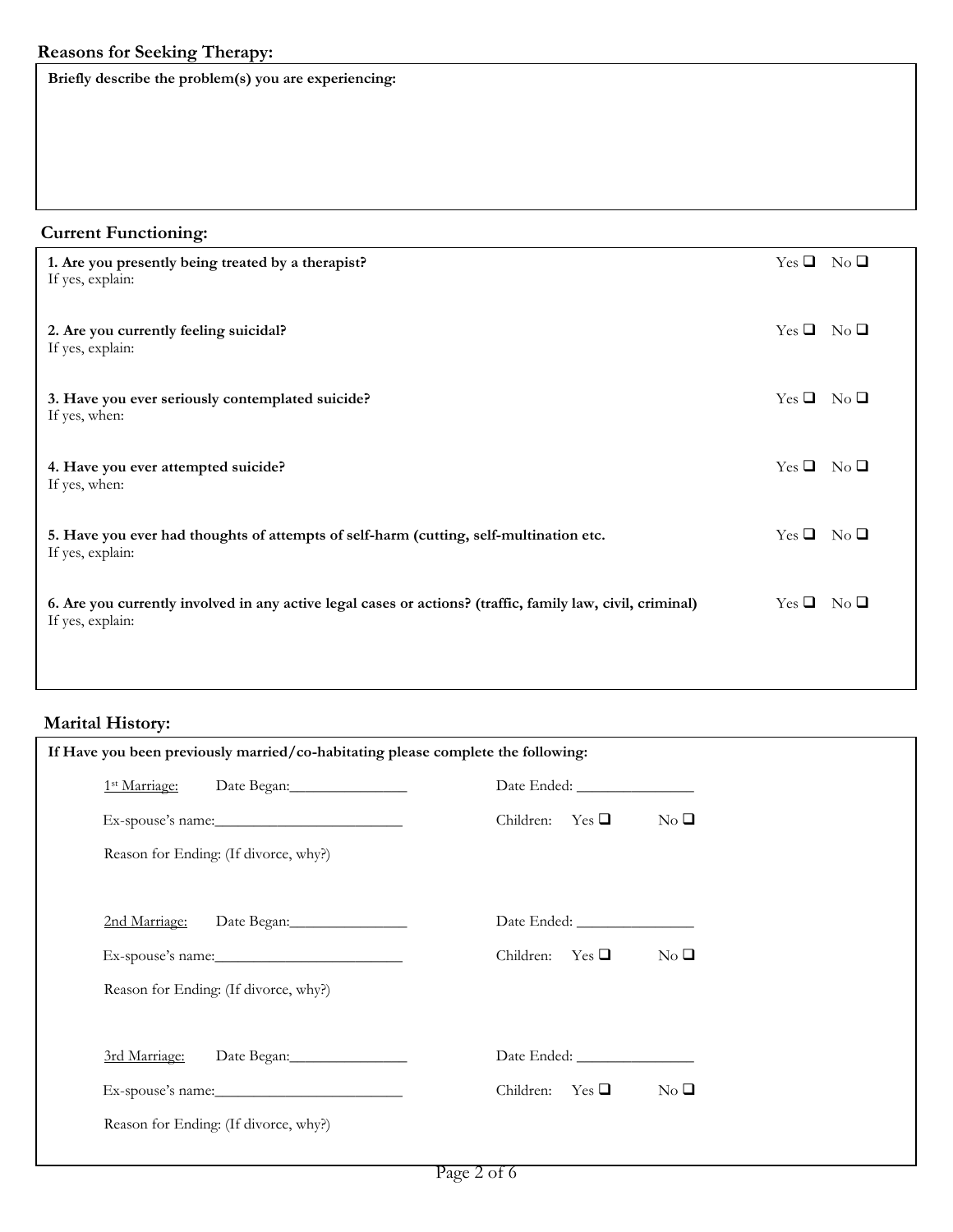### **Family Information:**

| Do you have children?                                                                                             | $Yes \square$                                                                                                                                                                                                                        | $\rm No$ $\Box$                                                                                                                                                                                                                                                                                                                                                                                                                                          |                                                                                                                                                                                                                               |            |                  |
|-------------------------------------------------------------------------------------------------------------------|--------------------------------------------------------------------------------------------------------------------------------------------------------------------------------------------------------------------------------------|----------------------------------------------------------------------------------------------------------------------------------------------------------------------------------------------------------------------------------------------------------------------------------------------------------------------------------------------------------------------------------------------------------------------------------------------------------|-------------------------------------------------------------------------------------------------------------------------------------------------------------------------------------------------------------------------------|------------|------------------|
| Name:                                                                                                             | Gender:                                                                                                                                                                                                                              | Age:                                                                                                                                                                                                                                                                                                                                                                                                                                                     | <b>Type</b> (Bio, Step, etc.)                                                                                                                                                                                                 |            | Living with you? |
|                                                                                                                   |                                                                                                                                                                                                                                      |                                                                                                                                                                                                                                                                                                                                                                                                                                                          | <u> 1990 - Johann Barbara, martin amerikan</u>                                                                                                                                                                                | Yes $\Box$ | $No \square$     |
| <u> 1989 - Andrea Stadt Britain, amerikansk politik (* 1908)</u>                                                  |                                                                                                                                                                                                                                      | $\begin{array}{cccccccccc} \hline \end{array} \hspace{0.27em} \begin{array}{cccccccccc} \hline \end{array} \hspace{0.27em} \begin{array}{cccccccccc} \hline \end{array} \hspace{0.27em} \begin{array}{cccccccccc} \hline \end{array} \hspace{0.27em} \begin{array}{cccccccccc} \hline \end{array} \hspace{0.27em} \begin{array}{cccccccccc} \hline \end{array} \hspace{0.27em} \begin{array}{cccccccccc} \hline \end{array} \hspace{0.27em} \end{array}$ | <u> 1989 - Andrea Barbara, política establecera en la propia de la propia de la propia de la propia de la propia d</u>                                                                                                        | Yes $\Box$ | $No \square$     |
|                                                                                                                   |                                                                                                                                                                                                                                      |                                                                                                                                                                                                                                                                                                                                                                                                                                                          |                                                                                                                                                                                                                               | Yes $\Box$ | $No \square$     |
|                                                                                                                   | <u> The Communication of the Communication of the Communication of the Communication of the Communication of the Communication of the Communication of the Communication of the Communication of the Communication of the Commun</u> |                                                                                                                                                                                                                                                                                                                                                                                                                                                          | <u> 1980 - Johann Barnett, fransk politiker (d. 1980)</u>                                                                                                                                                                     | Yes $\Box$ | $\rm No$ $\Box$  |
|                                                                                                                   |                                                                                                                                                                                                                                      | <u> Alexandro Alexandro (</u>                                                                                                                                                                                                                                                                                                                                                                                                                            | the control of the control of the control of the control of the control of the control of the control of the control of the control of the control of the control of the control of the control of the control of the control | Yes $\Box$ | $No \square$     |
|                                                                                                                   |                                                                                                                                                                                                                                      |                                                                                                                                                                                                                                                                                                                                                                                                                                                          | <u> 1980 - Jan Samuel Barbara, poeta esta</u>                                                                                                                                                                                 | Yes $\Box$ | $\rm No$ $\Box$  |
|                                                                                                                   |                                                                                                                                                                                                                                      |                                                                                                                                                                                                                                                                                                                                                                                                                                                          |                                                                                                                                                                                                                               | Yes $\Box$ | $\rm No$ $\Box$  |
| If your child(ren) are not living with you please list where they live and how often you see them:<br>City/State: | Lives With:                                                                                                                                                                                                                          |                                                                                                                                                                                                                                                                                                                                                                                                                                                          | Frequency:                                                                                                                                                                                                                    |            |                  |

\_\_\_\_\_\_\_\_\_\_\_\_\_\_\_\_\_\_\_\_\_\_\_\_\_\_ \_\_\_\_\_\_\_\_\_\_\_\_\_\_\_\_\_\_ \_\_\_\_\_\_\_\_\_\_\_\_\_\_\_\_\_\_

\_\_\_\_\_\_\_\_\_\_\_\_\_\_\_\_\_\_\_\_\_\_\_\_\_\_ \_\_\_\_\_\_\_\_\_\_\_\_\_\_\_\_\_\_ \_\_\_\_\_\_\_\_\_\_\_\_\_\_\_\_\_\_

\_\_\_\_\_\_\_\_\_\_\_\_\_\_\_\_\_\_\_\_\_\_\_\_\_\_ \_\_\_\_\_\_\_\_\_\_\_\_\_\_\_\_\_\_ \_\_\_\_\_\_\_\_\_\_\_\_\_\_\_\_\_\_

\_\_\_\_\_\_\_\_\_\_\_\_\_\_\_\_\_\_\_\_\_\_\_\_\_\_ \_\_\_\_\_\_\_\_\_\_\_\_\_\_\_\_\_\_ \_\_\_\_\_\_\_\_\_\_\_\_\_\_\_\_\_\_

## **Family History:**

| Have any relatives (parents, grandparents, uncles, aunts, cousins) ever had any of the following conditions: |               |                 |                                                                                                                      |
|--------------------------------------------------------------------------------------------------------------|---------------|-----------------|----------------------------------------------------------------------------------------------------------------------|
| Substance Abuse or Addiction                                                                                 | $Yes \square$ | No <sub>Q</sub> | If yes, who?<br><u> 1980 - Jan Barnett, fransk politik (d. 1980)</u>                                                 |
| Depression                                                                                                   | $Yes \square$ | $No \square$    |                                                                                                                      |
| Suicidal Thoughts                                                                                            | Yes $\Box$    | No <sub>Q</sub> | <u> 1980 - Johann Barbara, martxa alemaniar argumento de la contrada de la contrada de la contrada de la contrad</u> |
| Anxiety                                                                                                      | $Yes \square$ | $No \square$    |                                                                                                                      |
| Panic Attacks                                                                                                | Yes $\Box$    | $No \square$    |                                                                                                                      |
| Learning Disability                                                                                          | Yes $\Box$    | No <sub>Q</sub> |                                                                                                                      |
| A.D.D./A.D.H.D.                                                                                              | $Yes \square$ | $No \square$    |                                                                                                                      |
| Mental Retardation                                                                                           | $Yes \square$ | $No \square$    |                                                                                                                      |
| Schizophrenia                                                                                                | Yes $\Box$    | $No \square$    |                                                                                                                      |
| Bipolar                                                                                                      | Yes $\Box$    | $No \square$    |                                                                                                                      |
| Eating Disorder                                                                                              | $Yes \square$ | $No \square$    |                                                                                                                      |
| Sexual Addiction                                                                                             | Yes $\Box$    | $No \square$    |                                                                                                                      |
| Arrests                                                                                                      | Yes $\Box$    | $No \square$    |                                                                                                                      |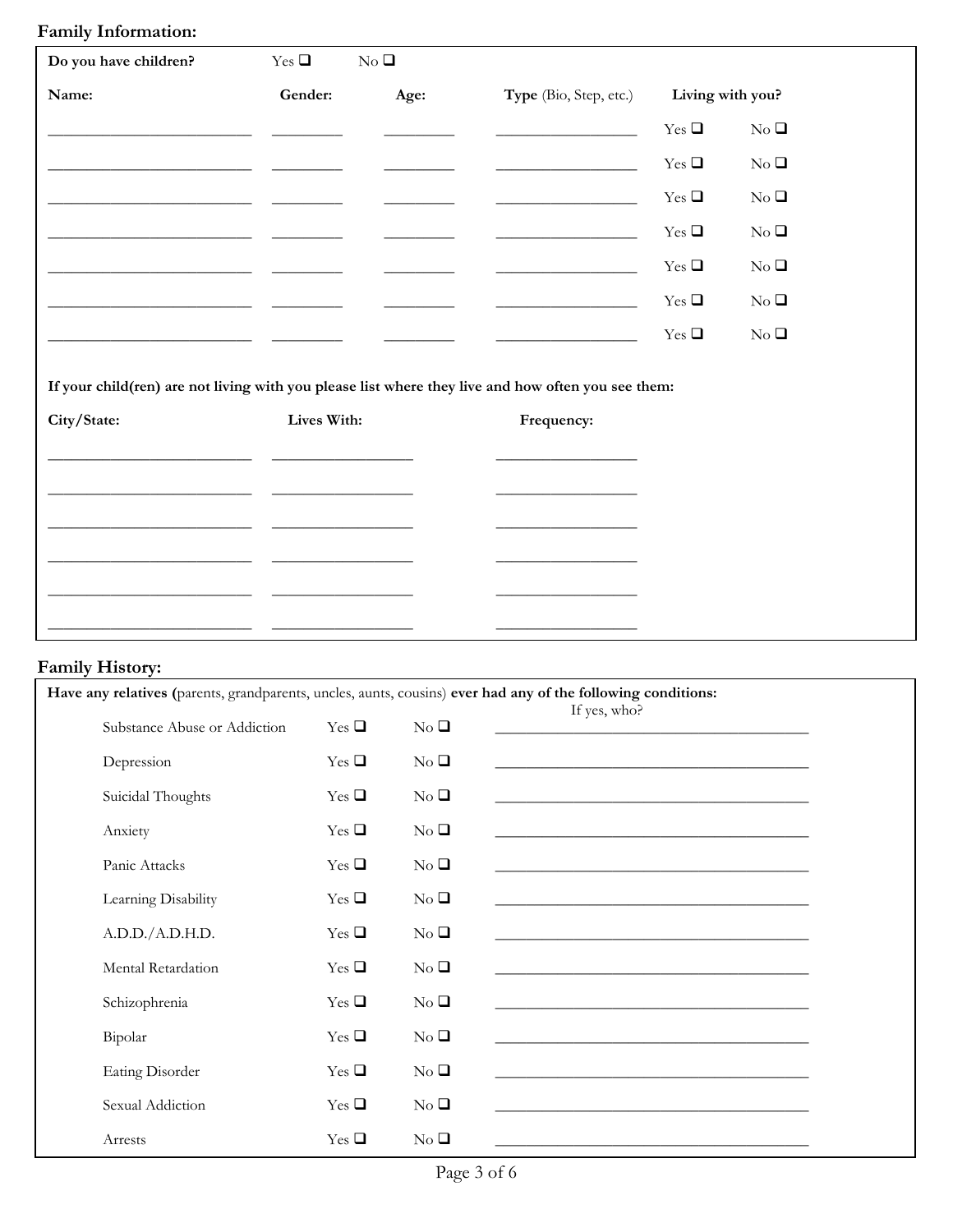### **Mental Health History:**

| - - - -<br>$\sim$ $\sim$ $\sim$ $\sim$                                                             |            |                 |
|----------------------------------------------------------------------------------------------------|------------|-----------------|
| 1. Have you ever seen a psychiatrist, therapist or counselor?<br>When?                             | Yes $\Box$ | $No \square$    |
| For What?                                                                                          |            |                 |
| What did you like about the experience?                                                            |            |                 |
| What did you not like about the experience?                                                        |            |                 |
| 2. Have you ever been on medication for behavioral or emotional problems?<br>If yes, which one(s): | Yes $\Box$ | $No \square$    |
| 3. Have you ever been hospitalized for psychological reasons?<br>If yes, list reasons and date(s): | Yes $\Box$ | $\rm No$ $\Box$ |
|                                                                                                    |            |                 |

**Medical History:**

| 1. How is your basic health?<br>Physical Health Issues<br>If yes, please explain:                                                                        | ❏<br>❏ |        | Good $\Box$ |        | Fair $\Box$<br>Poor<br>None at this time $\Box$<br>Yes | Date of last physical exam?                                                                                                                                                                                                                                                                                        |
|----------------------------------------------------------------------------------------------------------------------------------------------------------|--------|--------|-------------|--------|--------------------------------------------------------|--------------------------------------------------------------------------------------------------------------------------------------------------------------------------------------------------------------------------------------------------------------------------------------------------------------------|
| 2. Have you had any head injuries?                                                                                                                       | Q.     | Yes    |             | $\Box$ | No                                                     | If yes, when? $\frac{1}{2}$ $\frac{1}{2}$ $\frac{1}{2}$ $\frac{1}{2}$ $\frac{1}{2}$ $\frac{1}{2}$ $\frac{1}{2}$ $\frac{1}{2}$ $\frac{1}{2}$ $\frac{1}{2}$ $\frac{1}{2}$ $\frac{1}{2}$ $\frac{1}{2}$ $\frac{1}{2}$ $\frac{1}{2}$ $\frac{1}{2}$ $\frac{1}{2}$ $\frac{1}{2}$ $\frac{1}{2}$ $\frac{1}{2}$ $\frac{1}{2$ |
| 3. Are you taking any prescription medications?<br>If yes, what?                                                                                         | $\Box$ | Yes    |             | $\Box$ | No                                                     |                                                                                                                                                                                                                                                                                                                    |
| 4. Are you taking any over the counter medications? $\Box$ Yes $\Box$ No<br>If yes, what?                                                                |        |        |             |        |                                                        |                                                                                                                                                                                                                                                                                                                    |
| 5. Have you ever been hospitalized?<br>If yes, for what?                                                                                                 |        | $\Box$ |             |        | Yes $\Box$ No                                          | If yes, for how long?                                                                                                                                                                                                                                                                                              |
| 6. Are there any physical, emotional, chronic illness, medical or mental conditions now or in the past I need to be aware of?<br>If yes, please explain: |        |        |             |        |                                                        |                                                                                                                                                                                                                                                                                                                    |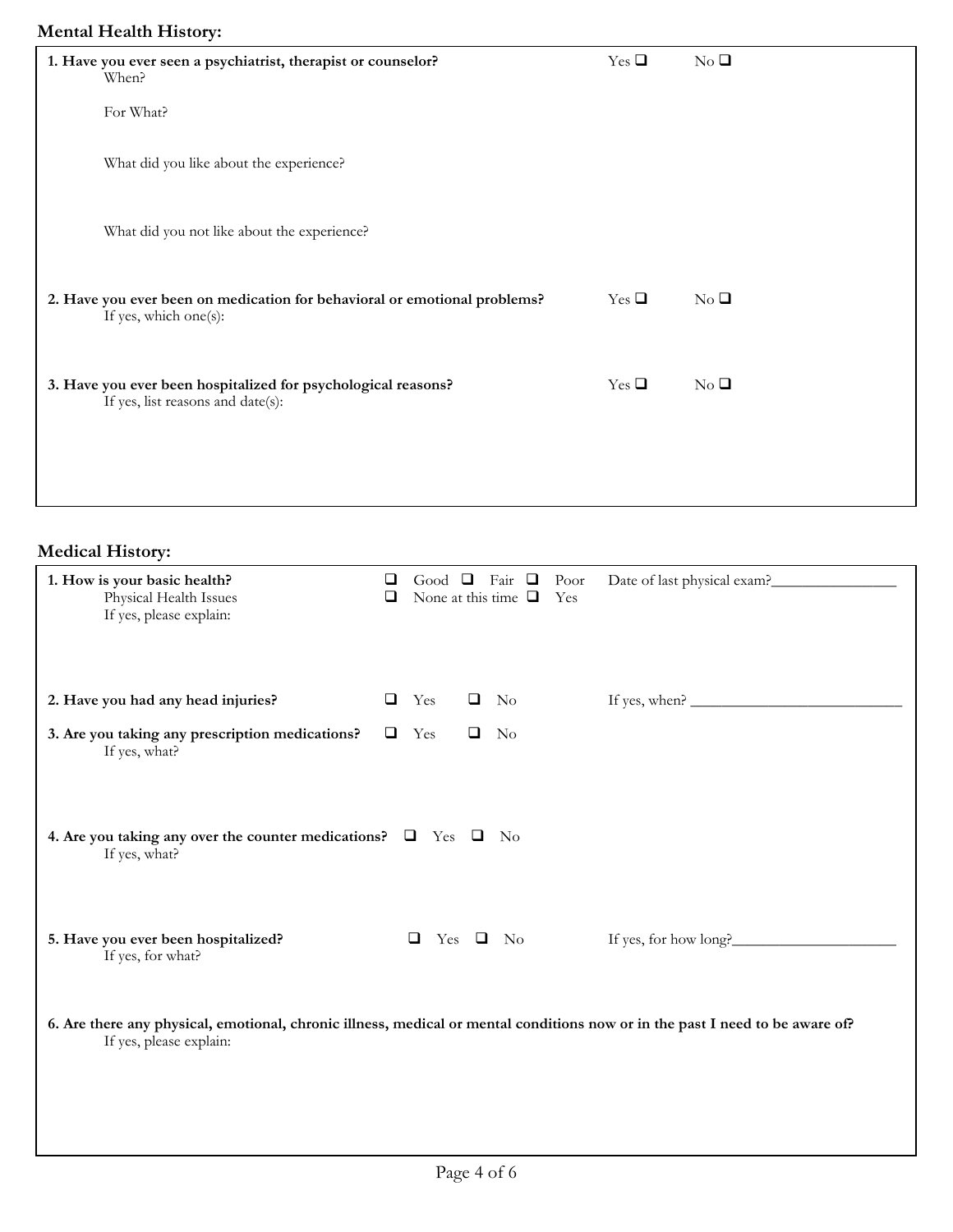# **Social Relationships and Spiritual Background:**

| $\Box$ Friendly                                                                        | <b>Affectionate</b><br>$\Box$ Organized | $\Box$ Aggressive<br>$\Box$ Leader<br>$\Box$ Flexible      | 1. How would you describe the way you generally are with other people?<br>$\Box$ Avoidant<br>$\Box$ Outgoing<br>$\Box$ Structured | $\Box$ Fight/Argue Often<br>□Shy/Withdrawn<br>$\Box$ "Go with the Flow"               | $\Box$ Follower<br>$\Box$ Other (Specify)_ |            |    | <b>Submissive</b> |
|----------------------------------------------------------------------------------------|-----------------------------------------|------------------------------------------------------------|-----------------------------------------------------------------------------------------------------------------------------------|---------------------------------------------------------------------------------------|--------------------------------------------|------------|----|-------------------|
|                                                                                        | If yes, please describe:                | 2. Are you affiliated with a spiritual or religious group? |                                                                                                                                   |                                                                                       | □                                          | Yes        | □  | - No              |
|                                                                                        |                                         |                                                            | 3. Do you have a home church, synagogue or place of worship?                                                                      |                                                                                       | ⊔                                          | <b>Yes</b> | ⊔  | - No              |
| 4. Where you raised within a spiritual or religious group?<br>If yes, please describe: |                                         |                                                            |                                                                                                                                   | ⊔                                                                                     | <b>Yes</b>                                 | □          | No |                   |
|                                                                                        |                                         |                                                            |                                                                                                                                   | 5. Would you like your spiritual/religious beliefs incorporated into your counseling? |                                            | <b>Yes</b> |    | No                |

### **Substance Abuse and Addictions:**

| Name of Drug<br>Caffeine<br>Cigarettes/Nicotine<br>Alcohol<br>Marijuana<br>Methamphetamine<br>Cocaine<br>Inhalants<br>Non-Medical Use of<br>Prescription drugs<br>Hallucinogen<br>Other Drugs<br>Pornography<br>Sex | <b>Used</b><br>$\Box$ Yes $\Box$ No<br>$\Box$ Yes $\Box$ No<br>$\Box$ Yes $\Box$ No<br>$\Box$ Yes $\Box$ No<br>$\Box$ Yes $\Box$ No<br>$\Box$ Yes $\Box$ No<br>$\Box$ Yes $\Box$ No<br>$\Box$ Yes $\Box$ No<br>$\Box$ Yes $\Box$ No<br>$\Box$ Yes $\Box$ No<br>$\Box$ Yes $\Box$ No<br>$\Box$ Yes $\Box$ No | Age 1st Used | Frequency | Amount | Last Used? |
|---------------------------------------------------------------------------------------------------------------------------------------------------------------------------------------------------------------------|-------------------------------------------------------------------------------------------------------------------------------------------------------------------------------------------------------------------------------------------------------------------------------------------------------------|--------------|-----------|--------|------------|
| Food<br>1. Substance of Preference:<br>2. Describe when you are most likely to use:                                                                                                                                 | $\Box$ Yes $\Box$ No                                                                                                                                                                                                                                                                                        |              |           | 2.     | 3.         |

**Is there anything else you would like me to know about you?**